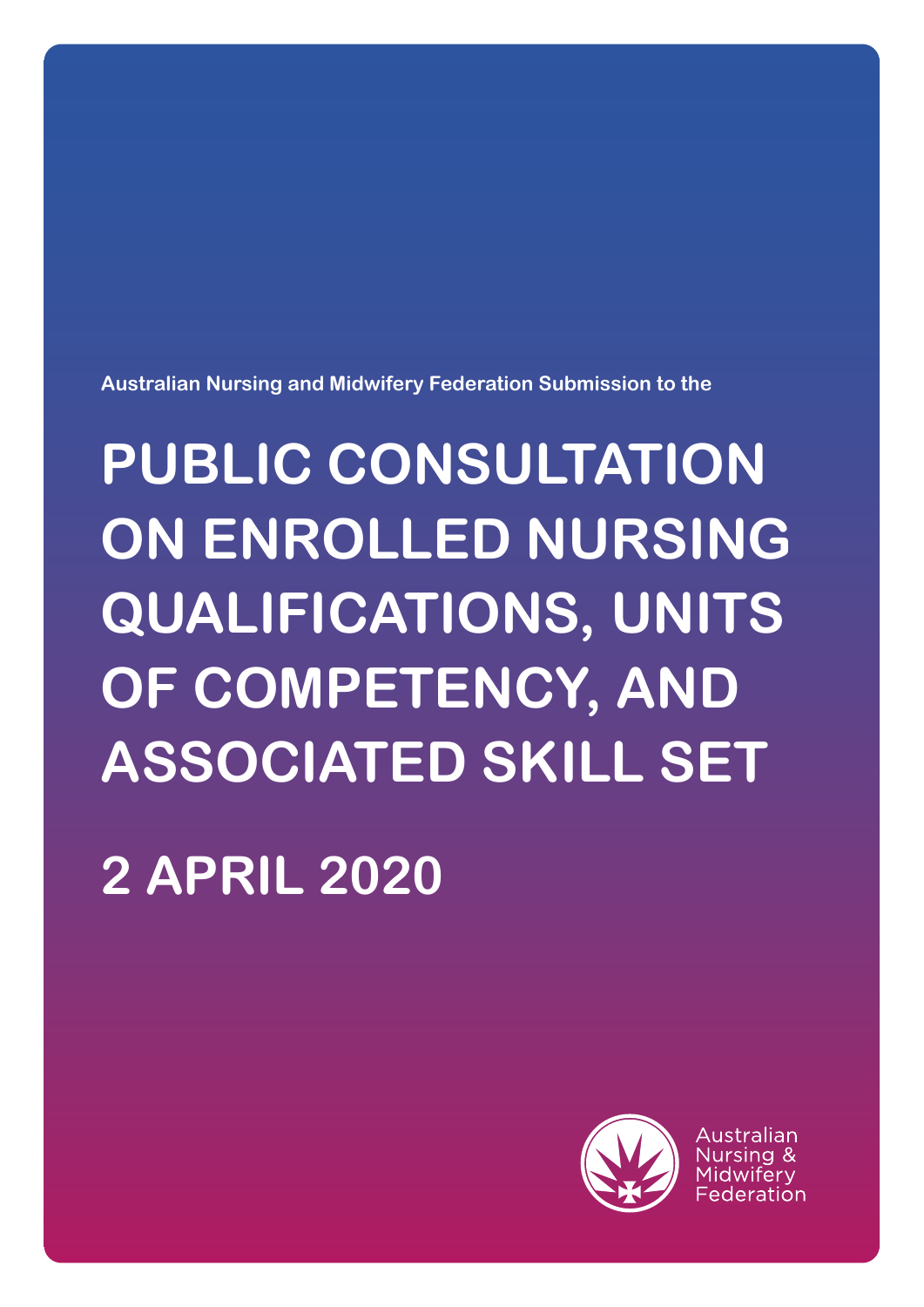

Australian Nursing and Midwifery Federation / **SkillsIQ Enrolled Nursing: Draft 1 Consultation**

**Annie Butler Federal Secretary**

**Lori-anne Sharp Assistant Federal Secretary**

**Australian Nursing and Midwifery Federation Level 1, 365 Queen Street, Melbourne VIC 3000 T: 03 9602 8500 F: 03 9602 8567 E: anmffederal@anmf.org.au W: www.anmf.org.au**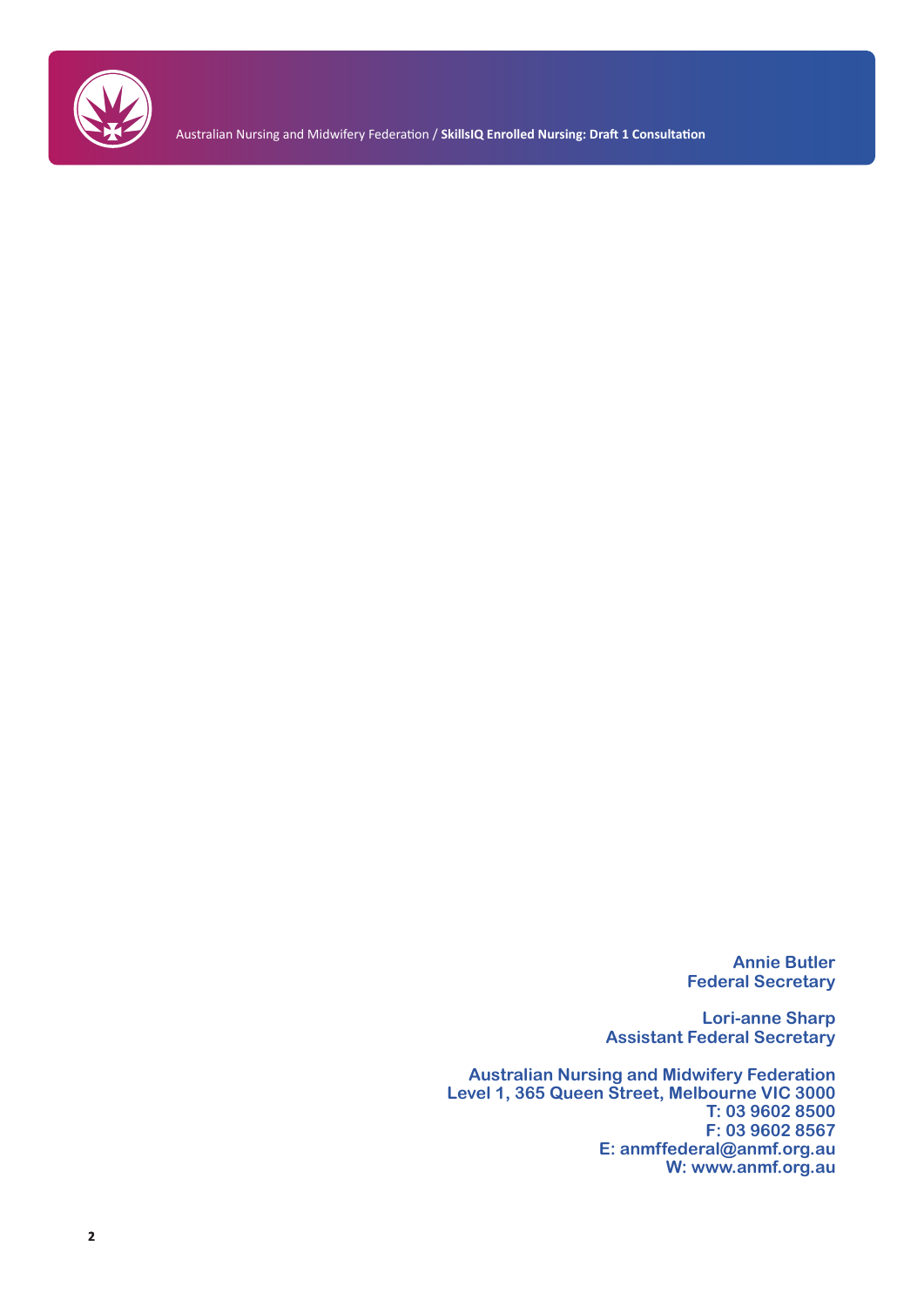

# **INTRODUCTION**

The Australian Nursing and Midwifery Federation (ANMF) is Australia's largest national union and professional nursing and midwifery organisation. In collaboration with the ANMF's eight state and territory branches, we represent the professional, industrial and political interests of more than 280,000 nurses, midwives and carers across the country.

Our members work in the public and private health, aged care and disability sectors across a wide variety of urban, rural and remote locations. We work with them to improve their ability to deliver safe and best practice care in each and every one of these settings, fulfil their professional goals and achieve a healthy work/life balance.

Our strong and growing membership and integrated role as both a professional and industrial organisation provide us with a complete understanding of all aspects of the nursing and midwifery professions and see us uniquely placed to defend and advance our professions. Through our work with members we aim to strengthen the contribution of nursing and midwifery to improving Australia's health and aged care systems, and the health of our national and global communities.

The ANMF has an enrolled nurse membership of over 38,000. This represents more than half of all enrolled nurses on the national register, according to the total number of 63,835 shown in the most recent Nursing and Midwifery Board of Australia (NMBA) Registrant Data (December 2019)<sup>1</sup>. We have a critical interest in the content of the national curriculum which is the educational foundation for the preparation of enrolled nurses for safe and competent practice. The ANMF therefore welcomes the opportunity to provide feedback to SkillsIQ, under the direction of the Enrolled Nursing Industry Reference Committee, regarding this comprehensive review of both the Diploma and Advanced Diploma of Enrolled Nursing.

<sup>&</sup>lt;sup>1</sup> http://www.nursingmidwiferyboard.gov.au/About/Statistics.aspx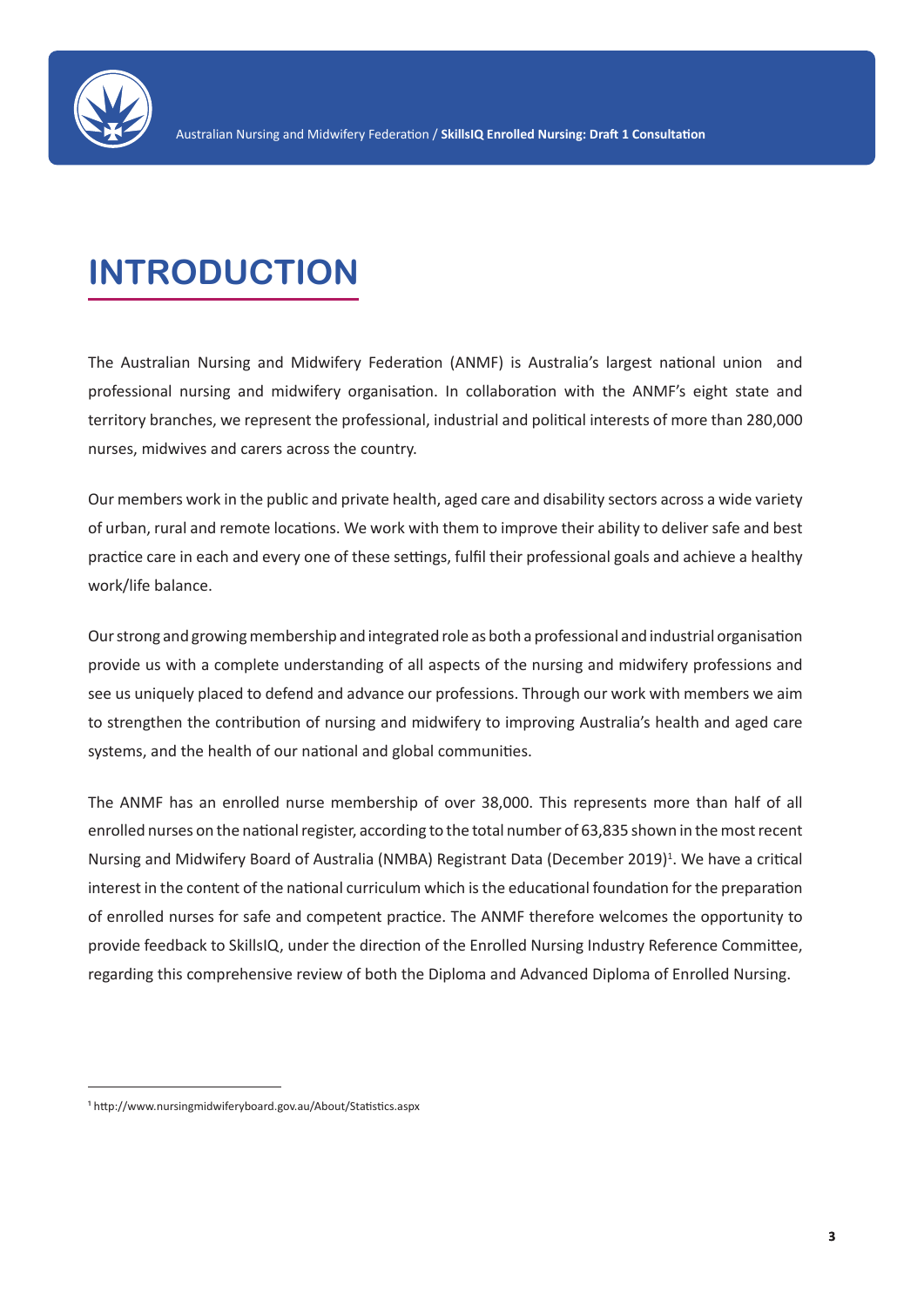

# **Consultation Questions**

# *Specific units*

#### **HLTENN037 Perform clinical assessment and contribute to planning nursing care**

#### **In the Performance Evidence, does there need to be any reference to Body Mass Index (BMI) or waist to hip ratio?**

Waist to hip ratio is a better indicator of obesity<sup>2</sup> and weight-related health risk, from cardiac disease to cognitive impairment and infertility, than BMI,<sup>3</sup> yet it is still used in some settings (including Waterlow risk assessments and when monitoring weight change in conditions such as anorexia nervosa). Students should therefore be taught about both measures, with emphasis that BMI is a risk screening tool rather than a diagnostic or indicative tool that is primarily performed by dietitians.

#### **HLTENN040 Apply principles of wound management in the clinical environment**

### **Re Performance Criterion 5.4 - should replacing the wound drainage bag be part of the Performance Criteria and, if so, should it be separated from removing the sutures, clips and drains?**

To reduce the risk of introducing infection, wound drainage bags are rarely replaced. This component of wound care would therefore be better included as a simulation assessment, or even theory, rather than a placement assessment. If included this component should be separate from the other elements of suture, clip and drain removal. The ANMF notes that drains, staples and sutures are often removed after discharge, due to reduced length of stay. Our members have reported that access to these clinical activities can be limited for students whose placements are in less acute facilities, where shorter admissions are common.

#### **HLTENN041 Administer and monitor medicines and intravenous therapy**

#### **In the application, is the word 'interpreting' ambiguous? Should any nurses 'interpret' medication orders? Or should they instead 'read and correctly apply'?**

Read and correctly apply – ambiguous prescriptions should be rewritten.

<sup>2</sup> Swainson MG, Batterham,AM, Tsakirides C, Rutherford ZH, and Hind K. 2017. Prediction of whole-body fat percentage and visceral adipose tissue mass from five anthropometric variables. PLOS ONE 12 (5): e0177175

<sup>3</sup> World Health Organisation. 2018. Waist circumference and waist–hip ratio: report of a WHO expert consultation, Geneva, 8–11 December 2008.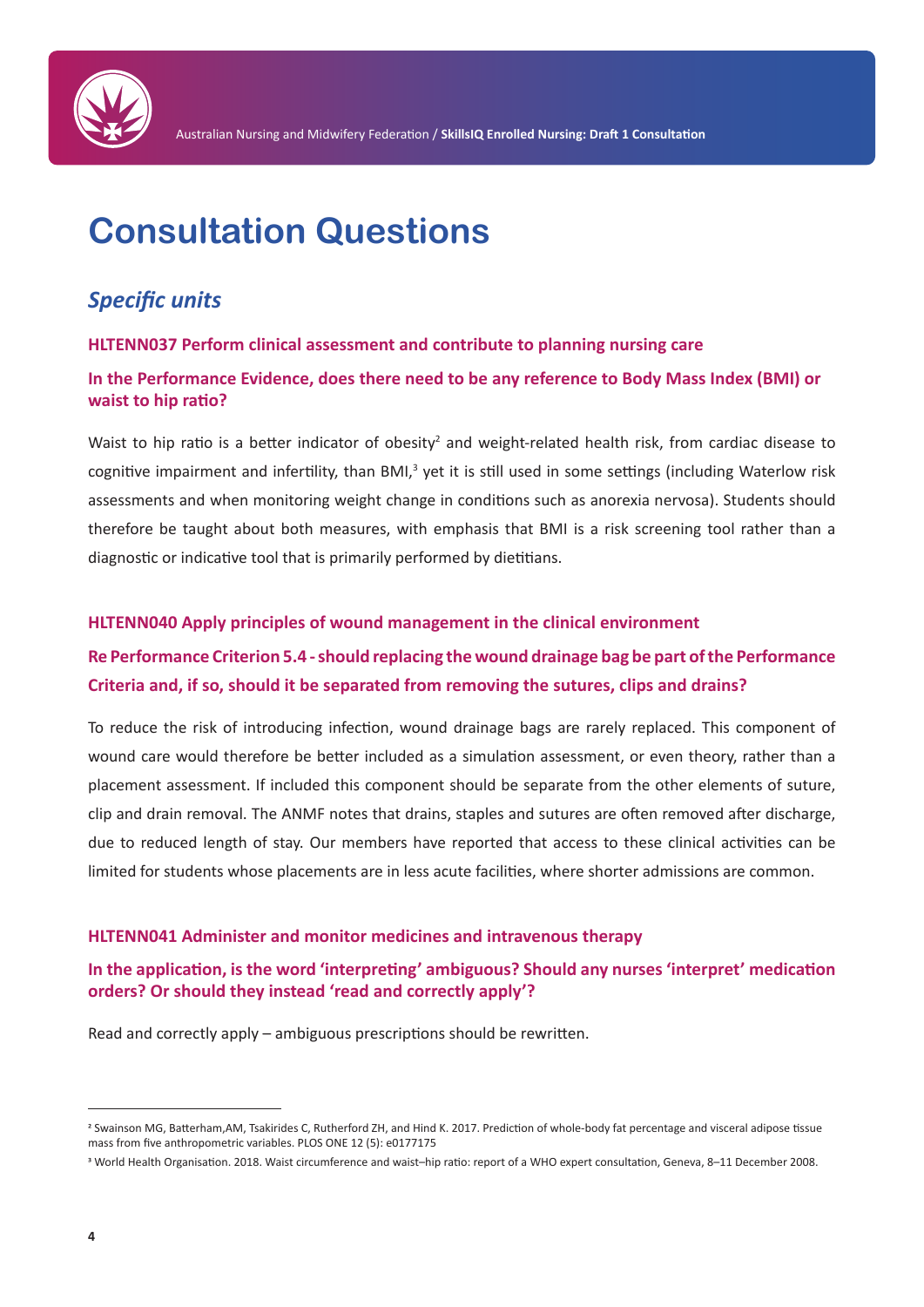

#### **HLTENN045 Implement and monitor care for a person with acute health problems**

#### **In the Performance Evidence, when performing nursing interventions is it critical to specify 'donning anti-embolic stockings' or just say 'prescribed intervention'?**

Prescribed intervention – anti-embolic stockings are being used less often than previously, in favour of anticoagulant therapy. We would also suggest that the performance evidence state: 'perform nursing interventions as prescribed by the treating team'.

#### **HLTENN046 Implement and monitor care for a person with chronic health problems**

#### **In the Knowledge Evidence (KE), is it necessary to list chronic health conditions, e.g. obesity, mental health issues or any others that may need to be added? If so, what? Or would this be better explained in the Companion Volume?**

Describe what chronic illnesses and conditions are, with detail in the Companion Volume – the list of chronic conditions is close to infinite, and the more that are included in the KE the greater the assessment requirements.

#### **HLTENN047 Implement and monitor care of the older person**

#### **In the Performance Criteria, should the word 'dementia' be replaced by 'cognitive changes/ decline'? Should the National Framework for Action on Dementia be mentioned in the Knowledge Evidence of the Unit? Would this be better placed in the Companion Volume?**

While "cognitive changes/decline" captures a wider cohort of the aged population, including people with mental ill health (particularly depression), infections, medication interactions, and undiagnosed dementias, we suggest the word 'dementia' should instead be changed to 'major neurocognitive disorder' to align with correct diagnosis terminology under the fifth edition of the Diagnostic and Statistical Manual of Mental Disorders.<sup>4</sup> The Framework should be referenced in the Companion Volume.

⁴Grossberg, GT. 2015. The DSM-5 and Neurocognitive Disorder: Diagnosis and Treatment Options. Psychiatry and Behavioral Health Learning Network. https://www.psychcongress.com/article/dsm-5-and-neurocognitive-disorder-diagnosis-and-treatment-options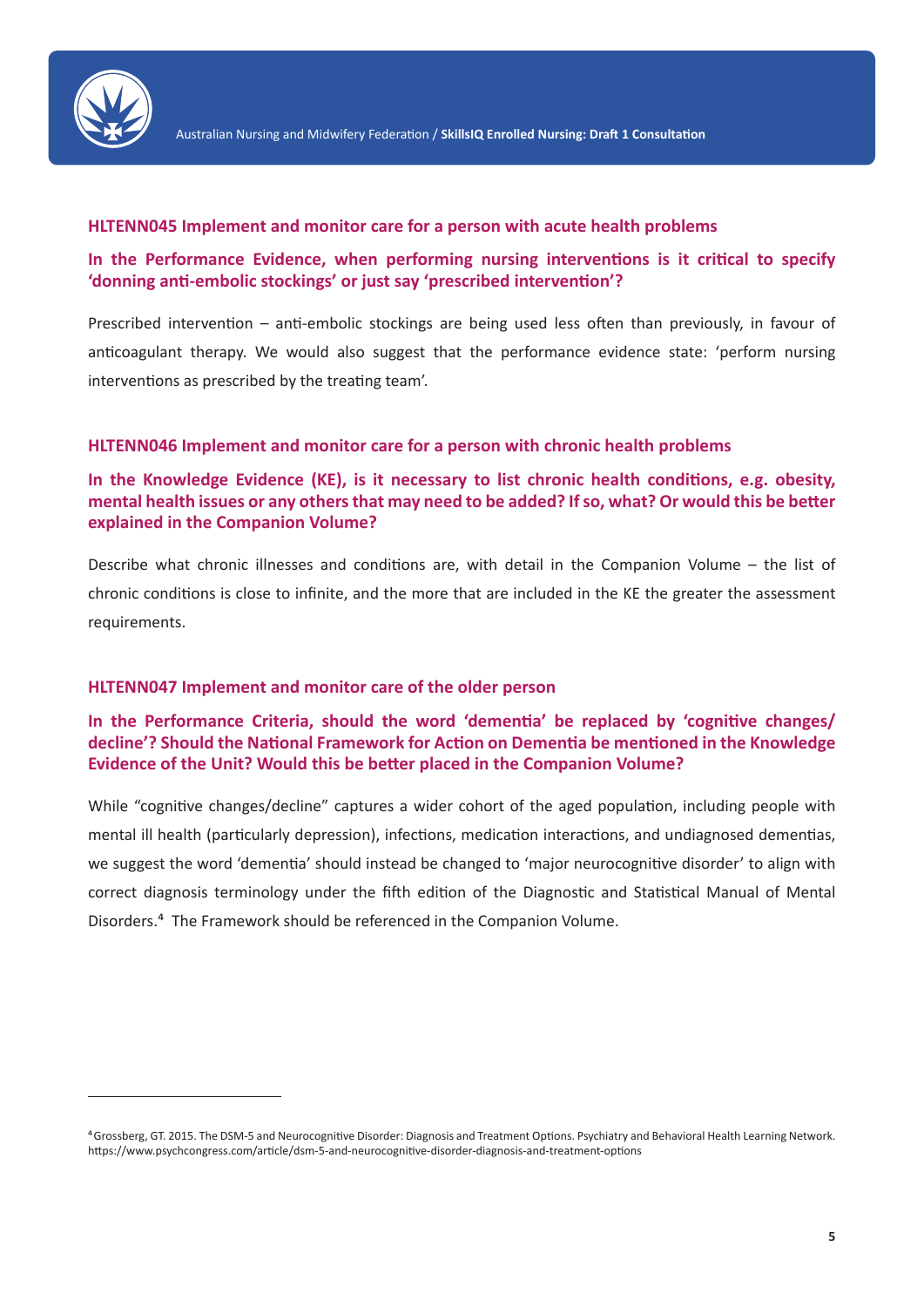

#### **HLTENN052 Apply nursing practice in the rehabilitation care setting**

**In the Performance Evidence, it states 'providing nursing interventions for each of the following conditions:**

- **• person who has suffered a cerebral injury**
- **• person with a spinal cord injury**
- **• person suffering from a progressive or degenerative condition**
- **• person with dementia showing signs of confusion and acute aggression'.**

#### **Is it practical to expect a learner to be exposed to all these conditions in a single workplace in order to be assessed?**

There are few students who will encounter all these conditions, particularly spinal cord injury – see comments above for this unit. We suggest adding 'or' at the end of each statement so at least the student is able to apply nursing practice to one of these conditions.

#### **HLTENN058 Apply nursing practice in the cardiovascular care setting**

#### **In the Performance Criteria, does interaction with family and carers comprise part of the skill required to competently carry out nursing interventions? Should it be part of the assessment?**

Interaction with family and carers is a key component of all health care delivery, regardless of setting. This should be addressed in two or three general placements (e.g. aged care, acute care, complex) rather than more specialised areas.

#### **HLTENN059 Implement and monitor care for a person with diabetes**

#### **In the Knowledge Evidence, reference is made to 'weight loss/gain (Body Mass Index or waist to hip ratio)'. Does this reference need to be removed?**

Weight loss/gain should be sufficient.

# *Qualifications*

**Do the qualifications provide a clear and accurate description of the skills outcomes for the qualification?**

Yes.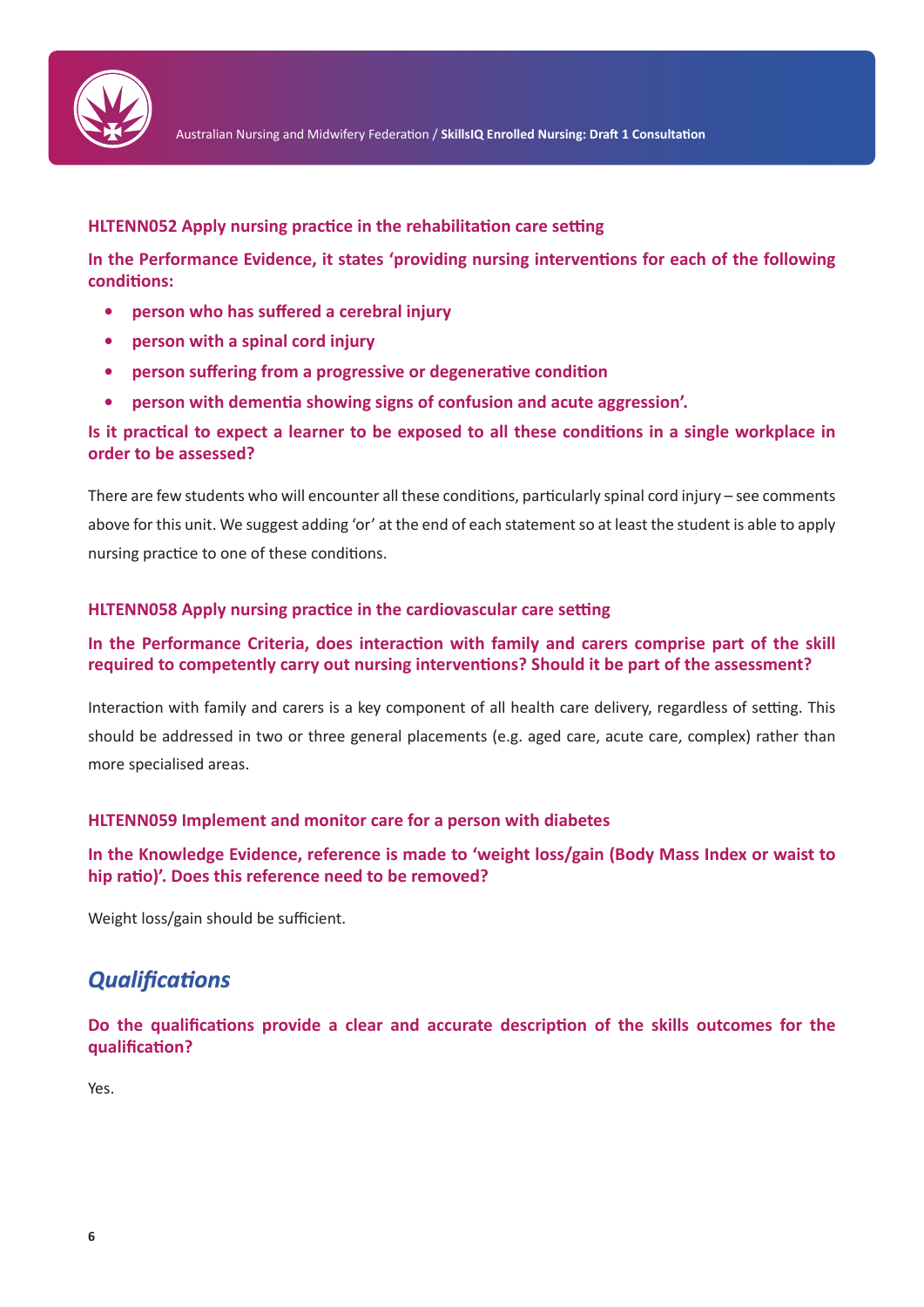

#### **Are the qualifications structured properly so that learners can progress from the Diploma to the Advanced Diploma and so on, if required?**

Yes to an Advanced Diploma, less sure that the Advanced Diploma articulates to a Bachelor of Nursing any better or more easily than the Diploma does. We would also like to see ENs have the opportunity of transition to practice programs. Queensland, for example, has no allocated places, let alone programs.

#### **Are the core Units and the number of electives appropriate? As we've merged Units, should the number of electives be reduced by one in the relevant qualifications' packaging rules, as the content would be absorbed into the single Unit which sits in the core?**

It's a lot of information and assessment for a very short period – giving students a little longer to absorb and understand some of the more complicated aspects of other units would contribute to better prepared graduates.

#### **Are there any imported Units which should be listed?**

#### **(Note: The content of any imported Units is outside the scope of this review.)**

Yes, the core units: CHCDIV001 (Work with diverse people), CHCDIV002 (Promote Aboriginal and/or Torres Strait Islander cultural safety), CHCPRP003 (Reflect on and improve own professional practice), HLTAAP002 (Confirm physical health status), HLTAAP003 (Analyse and respond to client health information), HLTINF001 (Comply with infection prevention and control policies and procedures), and HLTWHS002 (Follow safe work practices for direct client care).

#### **Should the qualification names be updated to better reflect job outcomes?**

No, this is not necessary.

# *Suite of Units of Competency*

#### **Are all the draft Units required? Should any be deleted?**

**Is there need for a whole unit on stoma care, rather than this being contained within wound management (as previously)?**

Hyperbaric nursing is very specialised – we therefore question the extent of demand for this specific area.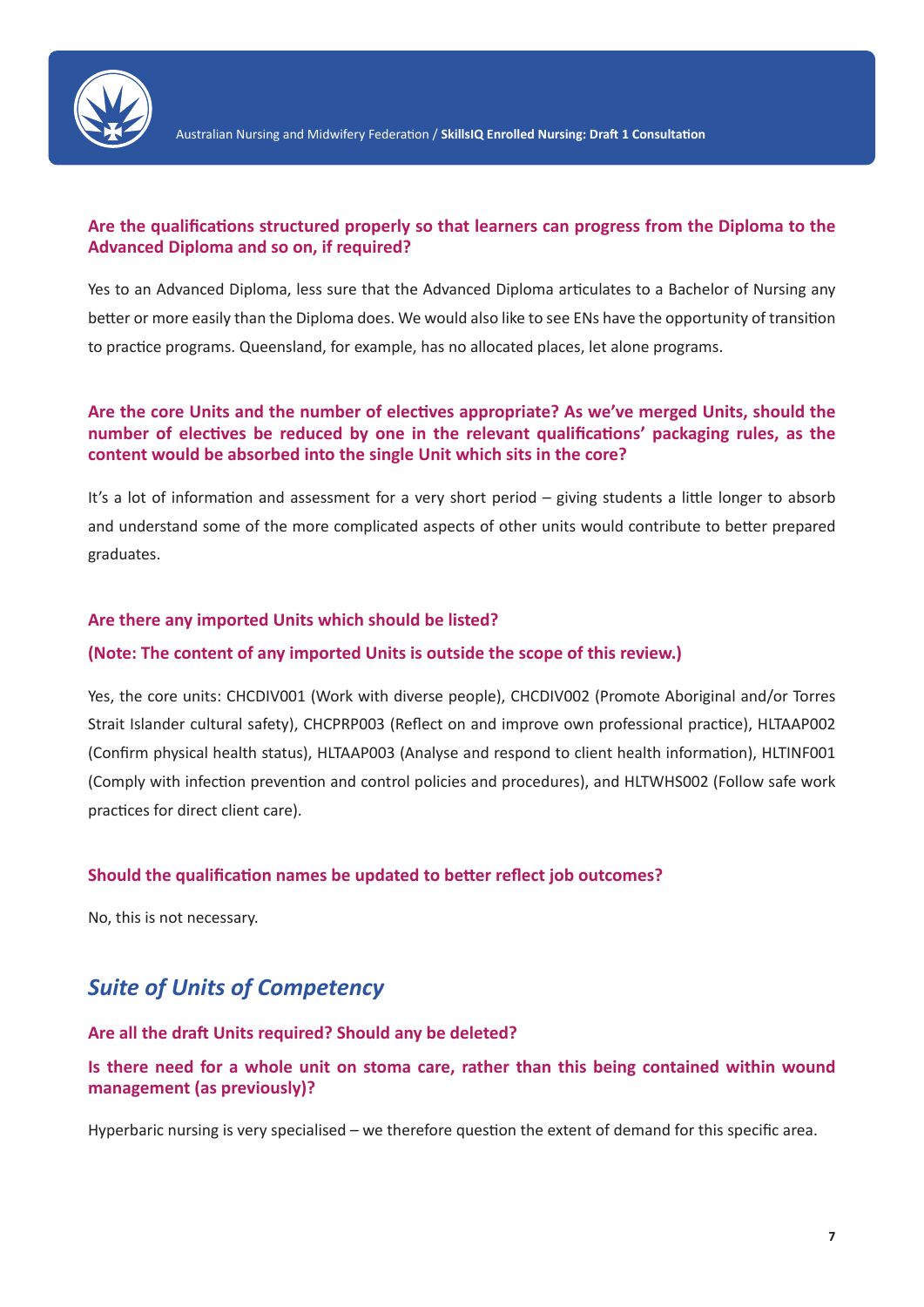

#### **Are there any additional Units of Competency required?**

No, but a greater focus on critical evaluation would be useful throughout the programs of study.

# *Titles and Application Statements - Units of Competency*

#### **Do the titles reflect the skills being described? Could any titles be changed to better indicate what the Units cover?**

Perhaps greater distinction between Diploma and Advanced Diploma units that cover similar ground (e.g. HLTENN044 Apply a palliative approach in nursing practice and HLTENN070 Provide end of life care and a palliative approach in nursing practice; HLTENN062 Apply nursing practice in the paediatric care setting and HLTENN069 Apply, implement, and monitor nursing care in a contemporary paediatric setting). Alternatively, perhaps the less substantial units of competency (HLTENN044 and HLTENN062) could be removed.

#### **HLTENN038 Implement monitor and evaluate nursing care plans**

The ANMF does not support teaching enrolled nurse's evaluation of nursing care plans as this remains outside the EN scope of practice as determinded by the NMBA. We suggest the title be changed to either "Implement, monitor and evaluate nursing care" or " Implement and monitor nursing care plans" to reflect this, and that the performance evidence item "evaluated at least 1 nursing care plan in the workplace or in a simulated environment" be changed to "contributed to the creation or revision of at least 1 nursing care plan in the workplace or a simulated environment."

**Do the Application Statements provide a clear and accurate description of the skills being described?**

Yes

### *Elements and Performance Criteria*

**Do the Elements and Performance Criteria accurately describe what people do in these roles? If not, what could be added?**

Yes.

#### **Do the Performance Criteria adequately describe the level of proficiency?**

Yes.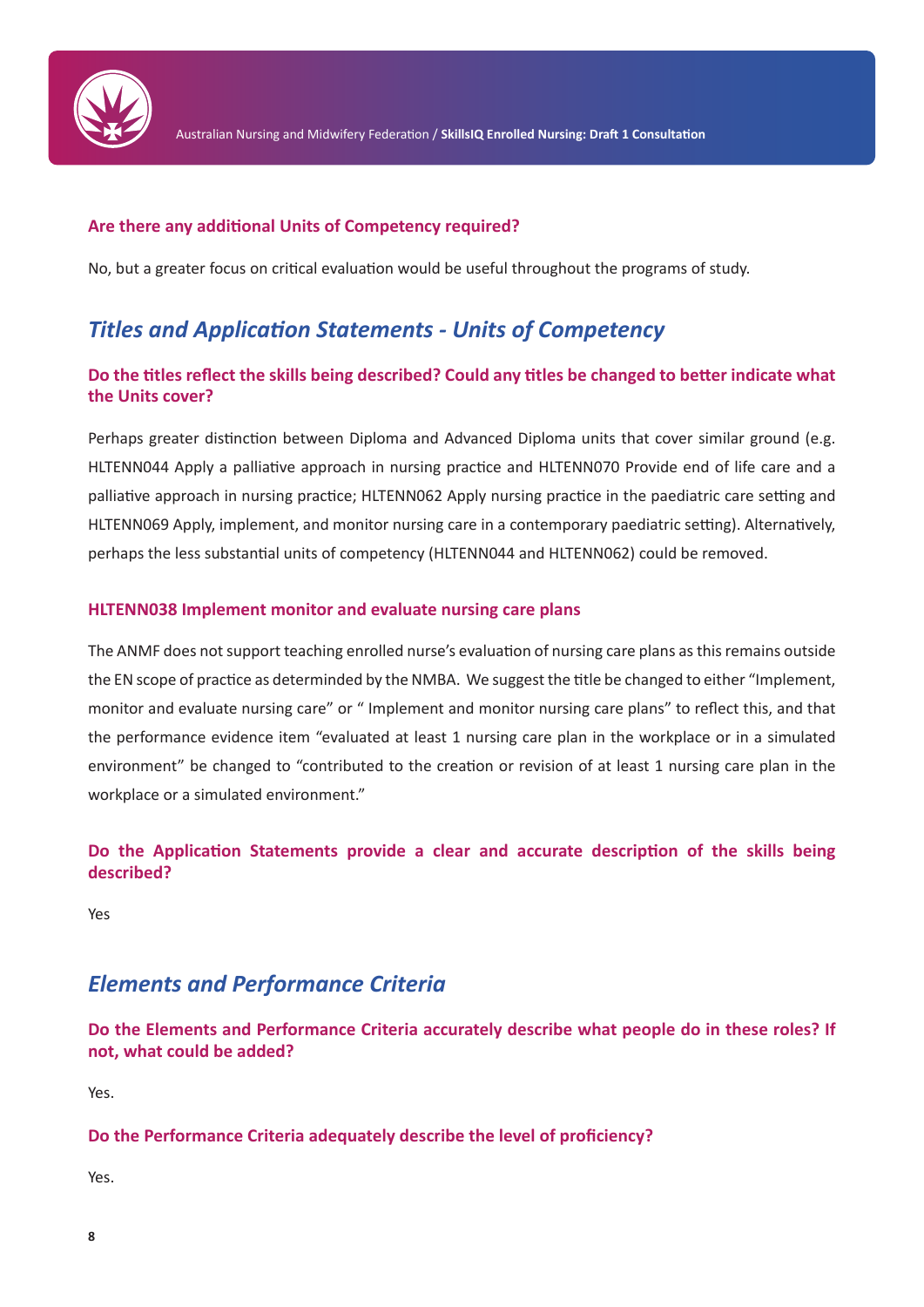

# *Performance Evidence*

**Would the types of evidence prove that a person is competent in all the Unit outcomes, including Performance Criteria, Foundation Skills and knowledge?**

Demonstrate beginner level competency, rather than prove.

#### **Is the suggested volume (sufficiency) of evidence appropriate? Too little, too much?**

It is difficult to achieve a balance between immersion in placement and focus on achieving task-based assessments; while some competencies can be simulated (providing the RTO has adequate resources), many require the complex conditions only available in a clinical environment. For the most part this package manages to balance these needs, but there are a handful of exceptions which are outlined in the following two sections.

#### **NEEDS MORE/DIFFERENT ASSESSMENT**

#### **HLTENN037 Perform clinical assessment and contribute to planning nursing care**

As the current wording is ambiguous, the Performance Evidence should clarify that admissions and discharges must each be performed twice, not necessarily with the same patient. As this may not be possible in residential aged care settings, perhaps this performance evidence should be moved to a Unit of Competency that occurs later in the program, or assessed in simulation.

Both the Unit of Competency and the assessments should incorporate clinical risk assessments (e.g. falls, skin integrity, alcohol and other drug screening), and vital signs should be added to the performance evidence requirement.

#### **HLTENN039 (Contribute to nursing care of a person with complex needs).**

The lack of workplace assessments for this unit does not reflect the significant role that caring for complex patients will play in their clinical practice, regardless of the area in which enrolled nursing students will work following registration. The inclusion of respiratory assessment, including oxygen saturation, would be useful here. This could replace the requirement to assess reflexes as part of neurological assessment, as this is rarely performed by enrolled nurses. As unnecessary interruptions in the closed system poses significant risk to the patient, the final performance evidence assessment, changing a catheter bag, should be restricted to simulation, if assessed at all.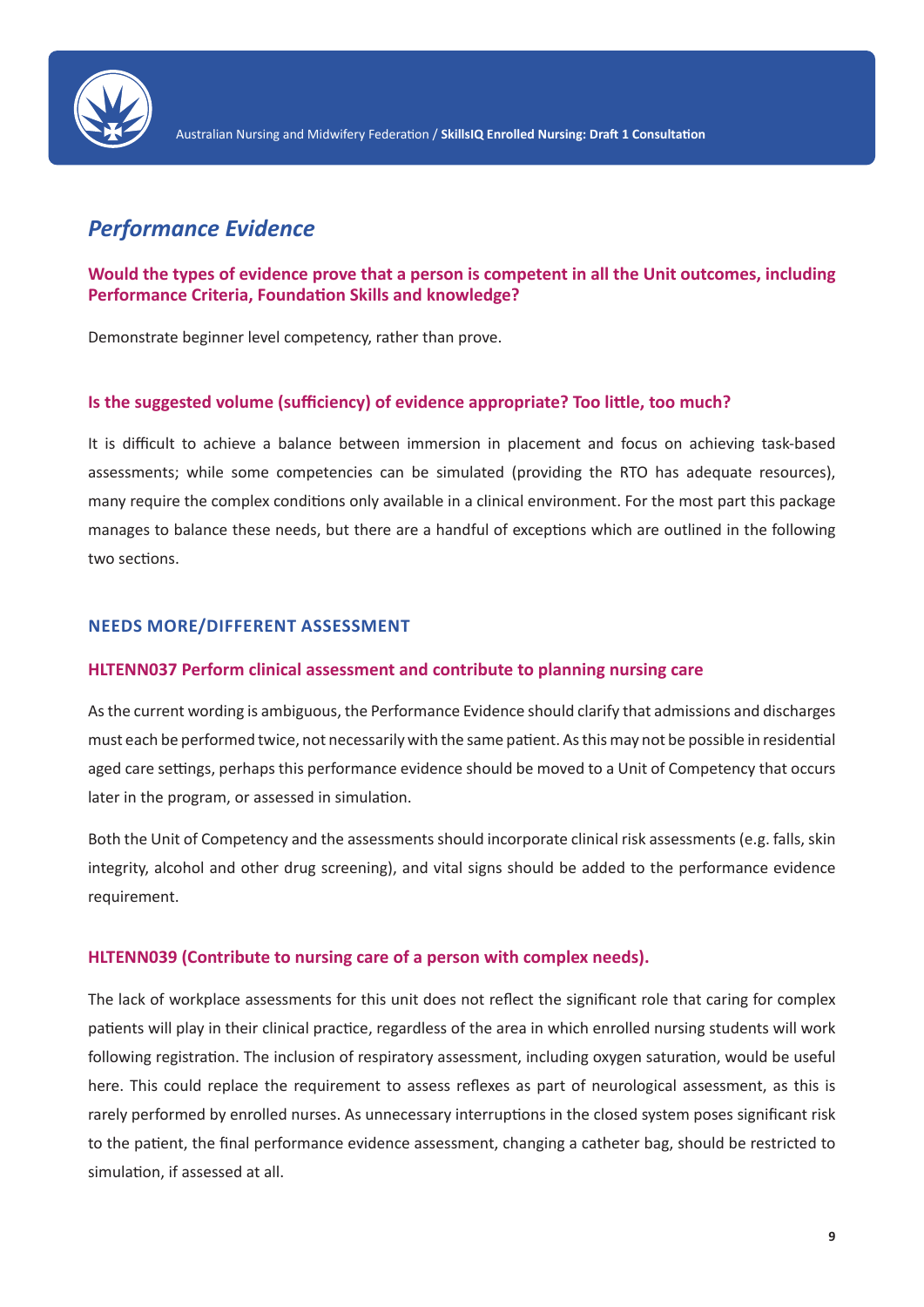

#### **HLTENN042 (Apply legal and ethical parameters to nursing practice)**

Requiring reflection, rather than just documentation of two ethicolegal situations would improve students' understanding of this complicated and important area of nursing practice.

#### **HLTENN045 Implement and monitor care for a person with acute health problems**

In the entirety of aspects required in acute care, having only one assessment required to be in the workplace doesn't strike an appropriate balance between ensuring students have enough clinical experience and addressing the evaluation burden of placements. Making pre- and post-operative care the sole placement assessable component will be difficult for students placed on non-surgical units to meet. It is noted that the simulation or workplace assessments are:

- Analyse health information and the clinical presentation of one person to reach an accurate conclusion on possible health care planning and nursing interventions related to their acute health condition, and
- Implement nursing interventions in the workplace or in a simulated environment specific to care of one person with acute health problems.

Either of these would be more appropriate as workplace assessments, while pre- and post-op management could be simulated.

#### **HLTENN059 Implement and monitor care for a person with diabetes**

Although the assessment conditions specify a glucometer, the performance evidence for this unit only requires students to have cared for two people with diabetes; there is no requirement that the care of a person with diabetes be in any way related to diabetes. It may seem evident that students need to perform blood glucose levels under supervision, but that's not specified. The performance evidence for this unit should therefore be amended to include students performing and recording two blood glucose levels in a work setting.

#### **NEEDS LESS ASSESSMENT**

The ANMF has concerns about the availability of patients with all the requirements for some units of competency, specifically:

#### **HLTENN040 Apply principles of wound management in the clinical environment**

There is a discrepancy between the performance evidence (three dressings in the workplace) and assessment conditions (workplace or simulation). Performing three dressings on placement may be difficult to achieve, depending on the type of placement and the patient cohort.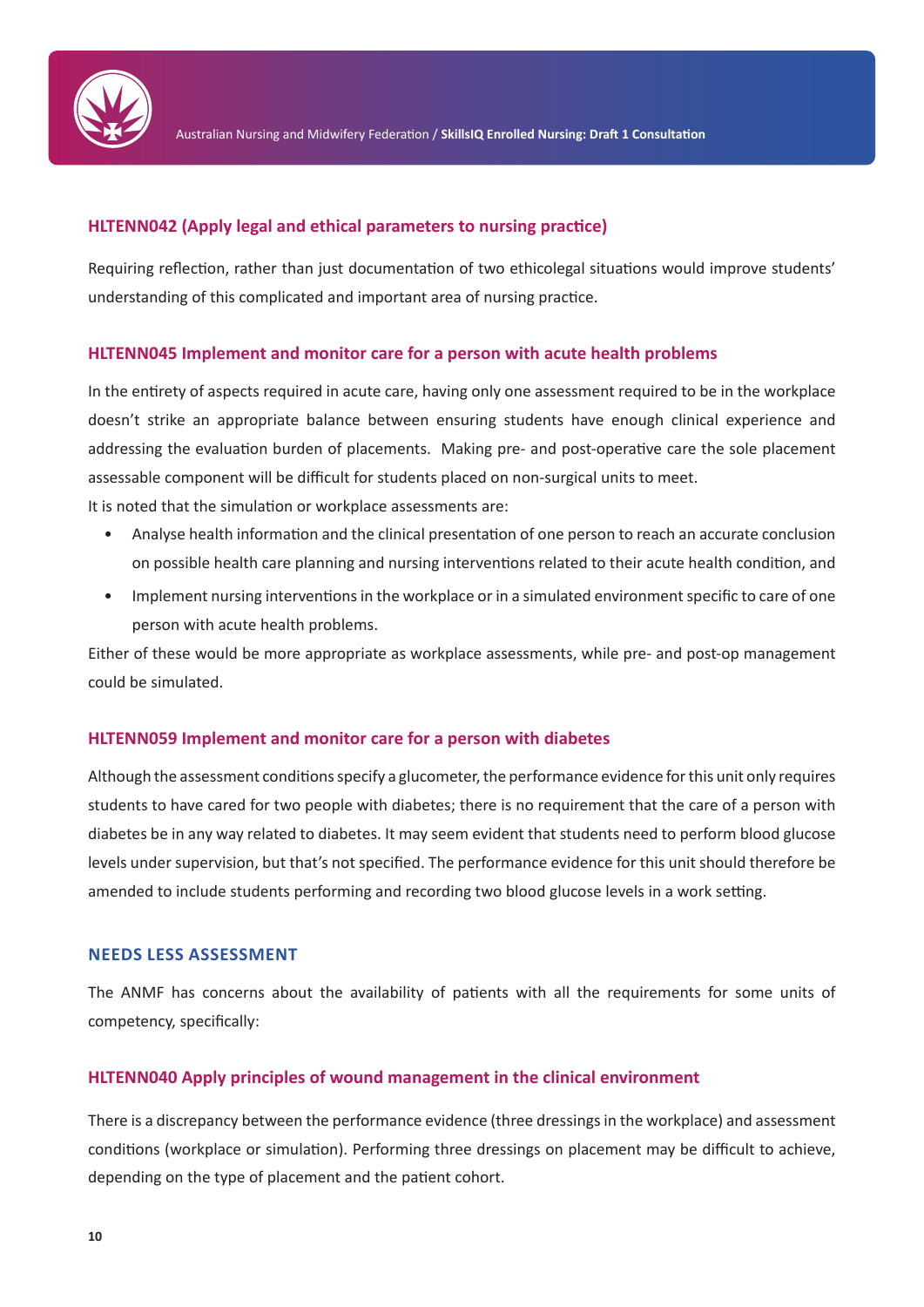

#### **HLTENN051 (Apply nursing practice in the orthopaedic care setting)**

- musculoskeletal injury where the person requires continuous passive motion therapy (CPM)
- amputation where the person requires assistance with a prosthetic aid or device

We also note that the unit does not address application, care or patient/family education of plaster/fibreglass casts. As the availability of patients with casts will be variable, this skill will not necessarily be able to be assessed in the workplace, so any performance evidence regarding plaster/fibreglass cast application, care, and patient education should be assessed in simulation.

#### **HLTENN052 (Apply nursing practice in the rehabilitation care setting)**

• person with a spinal cord injury

#### **HLTENN057 Apply nursing practice in the respiratory care setting**

• assist with the insertion or removal of pleural and intercostal or under water seal drains

As these assessments are required to be performed on placement, student success is heavily reliant on the presence of patients with specialised, often uncommon conditions or interactions. To prevent disadvantaging students, they should therefore be taught in the theory component, and assessed in simulation, rather than in the workplace.

#### **HLTENN066 Apply nursing practice in the rural and remote setting**

The placement requirements total 11 separate placement assessments – achieving this should not be difficult for students, but documenting and reflecting on this many interactions may be unduly time consuming, requiring a task-based approach to what should be an immersive clinical experience.

#### **HLTENN067 Research and report on nursing trends and practice**

The requirement is that students "plan, conduct and use at least two research projects to contribute to the continuous improvement of nursing practice at a systemic or organisational level in at least one workplace." One research project would be a significant undertaking for someone undertaking a tertiary level qualification; requiring two when the Advanced Diploma spans only six months, as just one of ten units, seems unattainable.

#### **Are the statements clear? Would assessors understand exactly what they must do?**

Yes.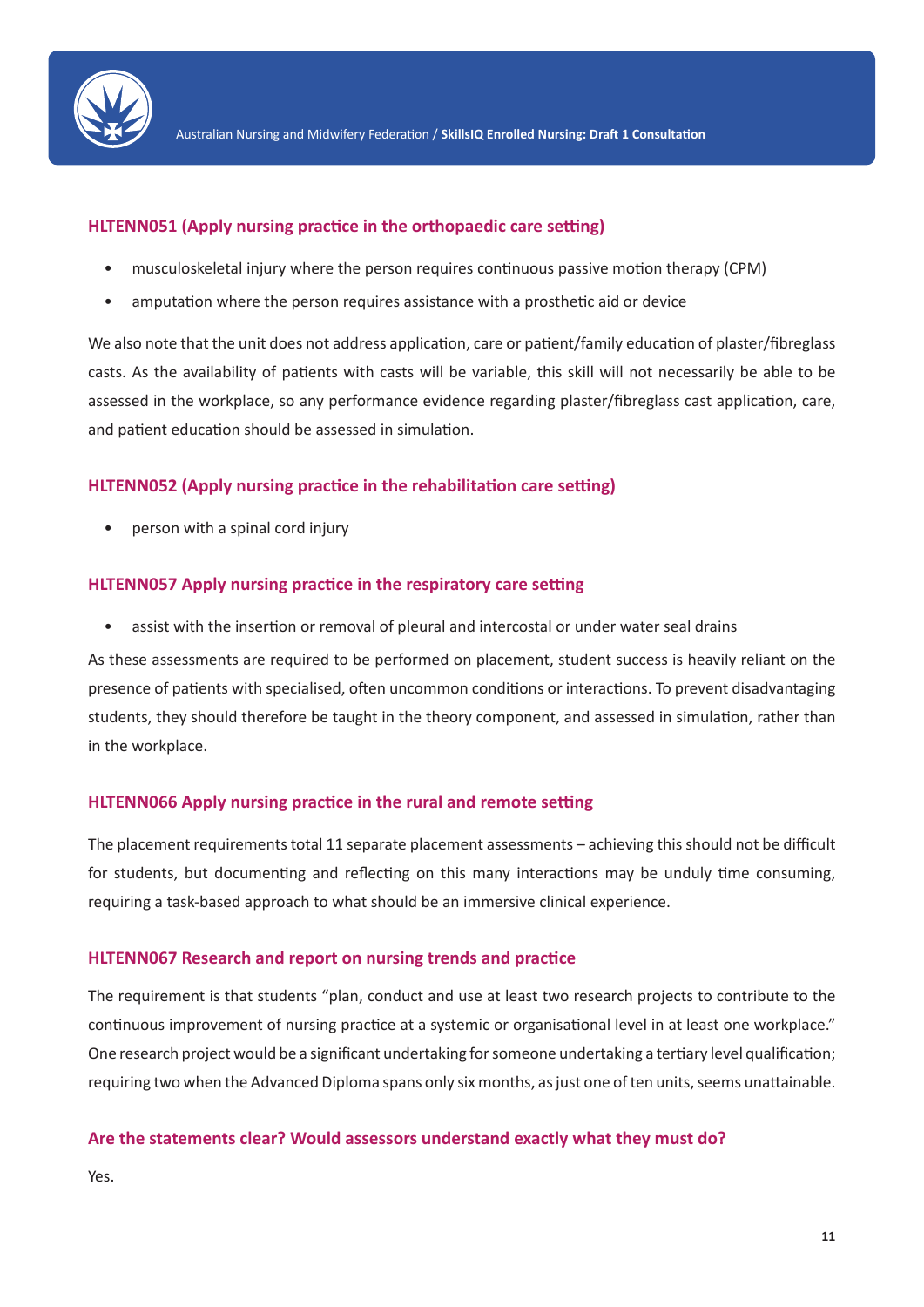

# *Knowledge Evidence*

**What is the essential knowledge required of an individual in order to perform the tasks described in the Performance Criteria? Is the Knowledge Evidence requirement specific enough?**

Yes.

#### **Is there anything which should be added or deleted?**

#### **HLTENN036 Apply communication skills in nursing practice**

Given the changing face of health care documentation, this unit should include nursing informatics, information technology, and electronic medical health records. Element 4 requires students to lead small group discussions, which is not a common role for early career enrolled nurses. Many of the performance criteria could be met by the more appropriate activity of clinical handover. As ISBAR (introduction, situation, background, assessment, and request) is increasingly used as the standard format for handover, this model should be included in this Unit of Competency.

#### **HLTENN062 Apply nursing practice in the paediatric care setting**

This unit has no mention of play, an essential component of paediatric care. Performance criteria 1.6 of element 1 reads: "Identify when the acuity of a paediatric person is beyond own skills and knowledge and promptly consult with registered nurse and relevant interdisciplinary health care team members." The ANMF agrees this is important and should be specified in all units.

#### **What is the breadth and depth of knowledge required? Is this described well enough to assist assessors in understanding the scope?**

Yes.

### *Assessment Conditions*

#### **Are the nominated environments appropriate?**

The capacity of students to achieve placement performance evidence for HLTENN044 Apply a palliative approach in nursing practice, is going to be heavily contingent on having patients or residents admitted for and transitioned to a palliative pathway during the students' placement. While this will not be problematic for students place in a palliative care setting, those allocated to acute or aged care may have difficulty meeting these requirements.